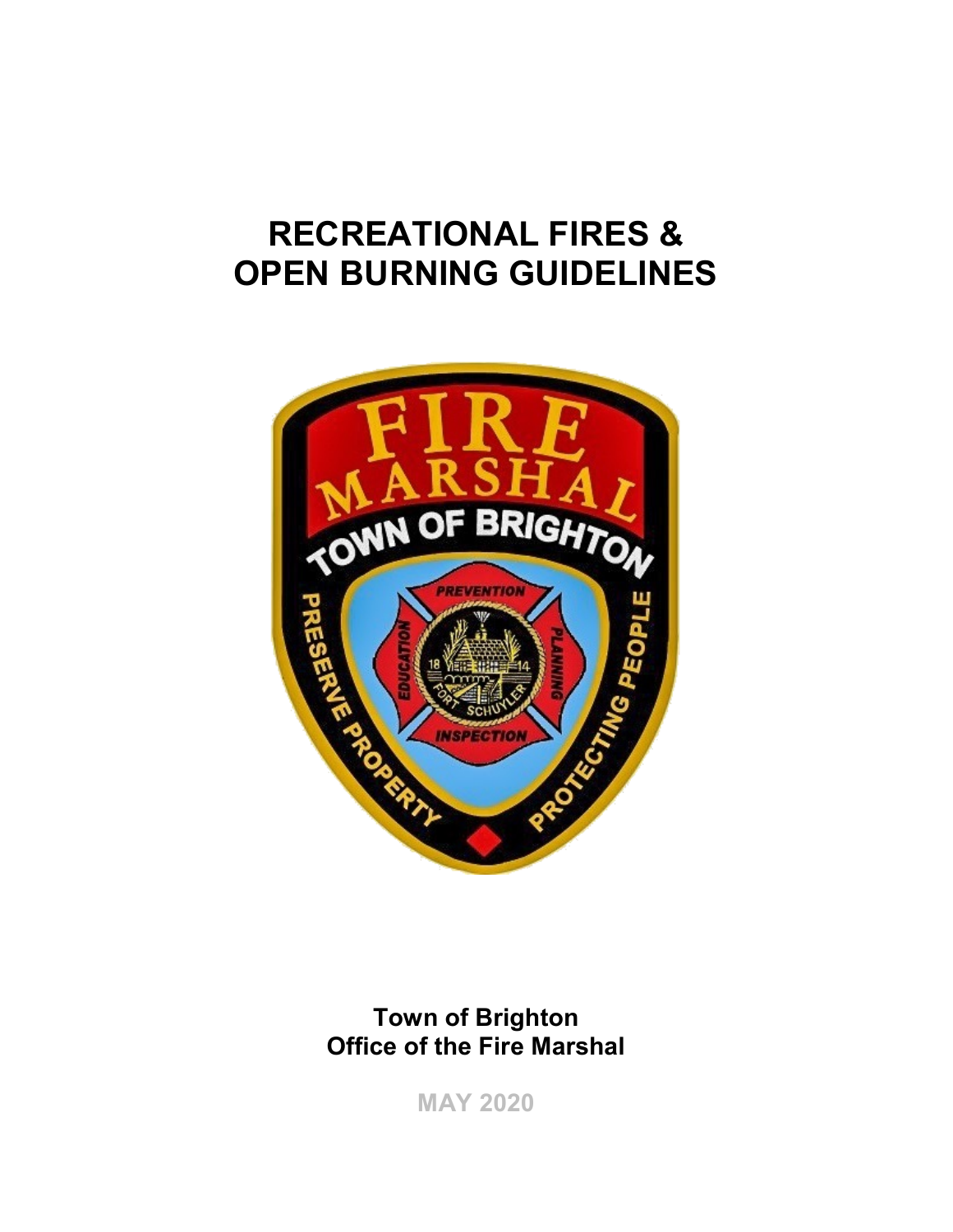### Purpose

The intent of this guideline is to provide the minimum standards necessary to meet the safety requirements when using outdoor barbeques and recreational fires such as pit barbeques, in addition to the requirements for open burning. The requirements are prescribed in 2020 Fire Code if New York State.

### Scope

This guideline applies to open burning, recreational fires and commercial barbeque pits. Permits are required to conduct open burning. Open burning is also regulated by New York State Environmental Conservation Law, § 9,19, 6 NYCRR Part 215 Open Fires.

# Code of the Town of Brighton

Article I, Section 73.1 of the Code of the Town of Brighton prohibits open burning of grass, brush, leaves, rubbish, building materials and/or other combustible or flammable materials is prohibited except where written permission from the Monroe County Health Department and the Town of Brighton Fire Marshal has been obtained at least 30 days in advance of said burning.

Fires used for the sole purpose of preparing food shall be exempt from the open burning regulation.

## Fire Code of New York State - Definitions

Bonfire shall be defined as an outdoor fire utilized for ceremonial purposes.

Open Burning shall be defined as the burning of materials wherein products of combustion are emitted directly into the ambient air without passing through a stack or chimney from an enclosed chamber. Open burning does not include road flares, smudge pots and similar devices associated with safety or occupational uses typically considered open flames or recreational fires. For the purse of this definition, a chamber shall be regarded as enclosed when, during the time combustion occurs, only apertures, ducts, stacks, flues or chimneys necessary to provide combustion air and permit the escape of external gas are open.

Portable Outdoor Fireplace. A portable, outdoor, solid-fuel-burning fireplace that may be constructed of steel, concrete, clay or other noncombustible material. A portable outdoor fireplace may be open in design, or may be equipped with a small hearth opening and a short chimney or chimney opening in the top.

Recreation Fire shall be defined as an outdoor fire burning materials other than rubbish where the fuel being burned is not contained in an incinerator, outdoor fireplace, barbeque grill or barbeque pit and has a total fuel area of 3 feet (914 mm) or less in diameter and 2 feet (610 mm) or less in height for pleasure, religious, ceremonial, cooking, warmth or similar purpose.

#### Requirements

Section §307.1 General. A person shall not kindle or maintain or authorize to be kindled or maintained any open burning unless conducted and approved in accordance with this section.

Section §307.2.1 Authorization. Where required by state or local law or regulations, open burning shall only be permitted with prior approval from the state or local (Monroe County) air and water quality management authority, provided that all conditions specified in the authorization are followed.

307.3 Extinguishment authority. Where open burning creates or adds to a hazardous situation, or a required permit for open burning has not been obtained, the fire code official is authorized to order the extinguishment of the open burning operation.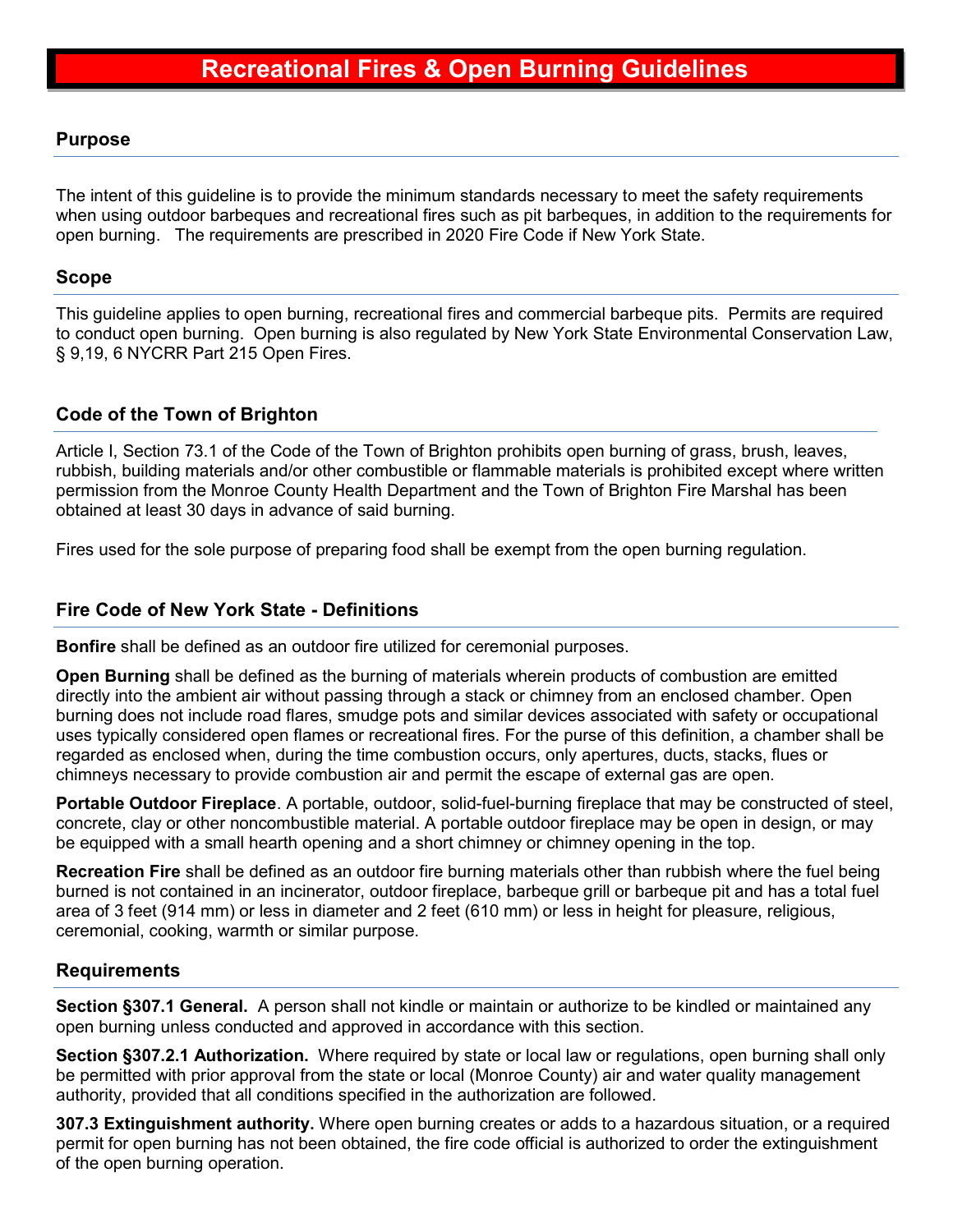§307.4 Location. The location for open burning shall not be less than 50 feet (15 240 mm) from any structure, and provisions shall be made to prevent the fire from spreading to within 50 feet (15 240mm) of any structure.

#### Exceptions:

- (1) Fires in approved containers that are not less than 15 feet (4572 mm) from a structure;
- (2) The minimum required distance from the structure shall be 25 feet (7620 mm) where the pile size is 3 feet (914 mm) or less in diameter and 2 feet (610 mm) or less in height.

§F307.4.1 Bonfires. A bonfire shall not be conducted within 50 feet (15 240 mm) of a structure or combustible material unless the fire is contained in a barbecue pit. Conditions that could cause a fire to spread within 50 feet (15 240 mm) of a structure shall be eliminated prior to ignition.

§F307.4.2 Recreational fires. Recreational fires shall not be conducted within 25 feet (7620 mm) of a structure or combustible material. Conditions that could cause a fire to spread within 25 feet (7620 mm) of a structure shall be eliminated prior to ignition.

§307.4.3 Portable outdoor fireplaces. Portable outdoor fireplaces shall be used in accordance with the manufacturer's instructions and shall not be operated within 15 feet (3048 mm) of a structure or combustible material.

#### Exception: Portable outdoor fireplaces used at one and two-family dwellings.

307.5 Attendance. Open burning, bonfires or recreational fires shall be constantly attended until the fire is extinguished. A minimum of one (1) portable fire extinguisher with a 4-A rating or other approved on-site fire extinguishing equipment, such as dirt, sand, water barrel, garden hose or water truck, shall be available for immediate utilization.

#### Administration

Recreational fires and portable outdoor fireplaces are a privilege and allowed for special occasions by the Fire Marshal. A recreational fire, which creates property damage, personal injury or is deemed a nuisance, may be cause for further legal actions to be taken by the Office of the Fire Marshal or the Brighton Police Department.

Requests for outdoor recreational fires have become a popular activity and concern within the Town of Brighton, especially with recent marketing and sales of portable outdoor fireplaces, made of metal, ceramic and like materials. The Office of the Fire Marshal has allowed burning for recreational purposes consistent with state, county and local codes and laws, using the following guidelines:

#### **FIRE SAFETY** must always be followed.

Recreational fires must be of the same size as in fireplaces (no larger than 3 feet in Diameter; no taller than 2 feet in Height), suggested to be located 25 feet from combustible structures (houses, fences, sheds, garages, wooden decks, similar structures) and conducted on non-combustible surfaces.

Materials for burning must be clean seasoned firewood (wet wood, fresh cut wood, painted or stained wood creates smoky conditions and is not allowed to be burned).

A competent adult supervision must be at site while fire is burning. A competent adult supervision is someone over 18 years of age, not impaired by drugs, alcohol or having a medical or mental condition which would impair their ability to take proper actions if required.

A source of water must be available to control or extinguish any fire (charged garden hose hooked up to a water supply, multiple pains of water or a 4-A rating fire extinguisher).

No new materials may be added to a fire after 10 PM, fire must be extinguished before abandoning.